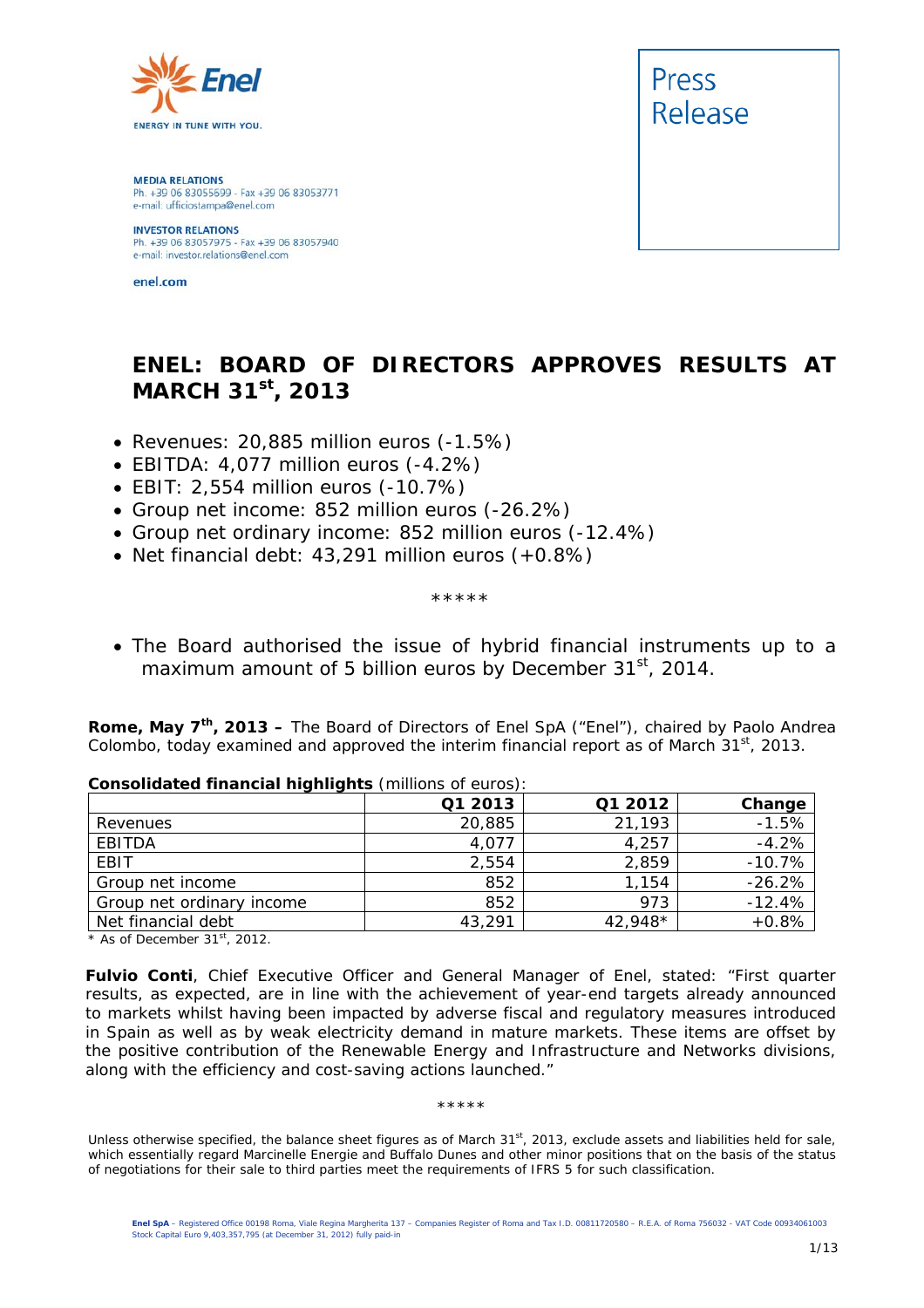



Following the application, as from January 1st, 2013 with retrospective effect, of the new version of "IAS 19 – Employee benefits", it was necessary to restate the amounts for certain items of the balance sheet initially presented in the consolidated financial statements as of December 31<sup>st</sup>, 2012, and certain income statement items reported in the interim financial report as of March 31<sup>st</sup>, 2012. More specifically, the amendments eliminated the use of the socalled corridor approach, making it necessary to recognize all actuarial gains and losses in equity. Accordingly, the amortisation of the excess gains and losses outside the corridor as quantified as of December 31<sup>st</sup>, 2011 pertaining to the first quarter of 2012 was eliminated from the income statement. In addition, actuarial gains and losses not recognised in application of the previous method were recognised in Group equity, with the consequent restatement of the defined-benefit obligation and the net plan assets recognised in the balance sheet, net of theoretical tax effects and amounts pertaining to non-controlling interests. Finally, as the recognition of past service cost in profit or loss can no longer be deferred, the amount not recognised in the periods under review was recognised as an increase in the defined-benefit obligation. Once again, the theoretical tax effects and amounts pertaining to non-controlling interests were also calculated.

In addition, the change made by the Group in the accounting policies for white certificates produced a number of changes in the amounts reported in the income statement for the first quarter of 2012, which have been restated appropriately and represented here for comparative purposes only.

This press release uses a number of "alternative performance indicators" not envisaged in the IFRS-EU accounting standards (EBITDA, net financial debt, net capital employed, Group net ordinary income). In accordance with recommendation CESR/05-178b published on November 3<sup>rd</sup>, 2005, the criteria used to calculate these indicators are described at the end of the press release.

\*\*\*\*\*

#### **OPERATIONAL HIGHLIGHTS**

#### **Electricity and gas sales**

Electricity sold by the Enel Group in the first three months of 2013 amounted to 76.7 TWh, a decrease of 5.8 TWh (-7.1%) compared with the same period of the previous year, mainly attributable to sales in Italy, Spain and France (the latter due to the reduction in volumes of available capacity following the Enel Group's exit from the Flamanville 3 Project at the end of 2012). Sales of gas to end users totalled 3.4 billion cubic metres, broadly unchanged on the first quarter of 2012.

#### **Power generation**

Net electricity generated by the Enel Group in the first three months of 2013 came to 70.9 TWh (- 8.9% on the 77.8 TWh produced in the first three months of the previous year), of which 17.4 TWh in Italy and 53.5 TWh abroad.

The Enel Group's plants in Italy generated 17.4 TWh, down about 12% on the corresponding quarter in 2012.

Demand for electricity in Italy in the first three months of 2013 totalled 80.4 TWh, a decline of 4.0% on the same period of 2012, while net electricity imports rose by 0.4 TWh (+3.4%).

Net electricity generated abroad by the Enel Group in the first three months of 2013 came to 53.5 TWh, a decrease of 4.6 TWh (-7.9%) compared with the first quarter of the previous year. The decline is essentially attributable to a decrease in generation by Endesa plants (-4.8 TWh), almost entirely in the Iberian peninsula, and a decrease of 1.1 TWh in Russia, mainly due to falling demand.

Of the total generation by Enel power plants in Italy and abroad, 53.4% came from conventional thermal generation, 31.6% from renewables (hydroelectric, wind, geothermal, biomass, cogeneration and solar) and 15.0% from nuclear power.

#### **Distribution of electricity**

Electricity distributed by the Enel Group network totalled 101.9 TWh in the first quarter of 2013, of which 58.3 TWh in Italy and 43.6 TWh abroad.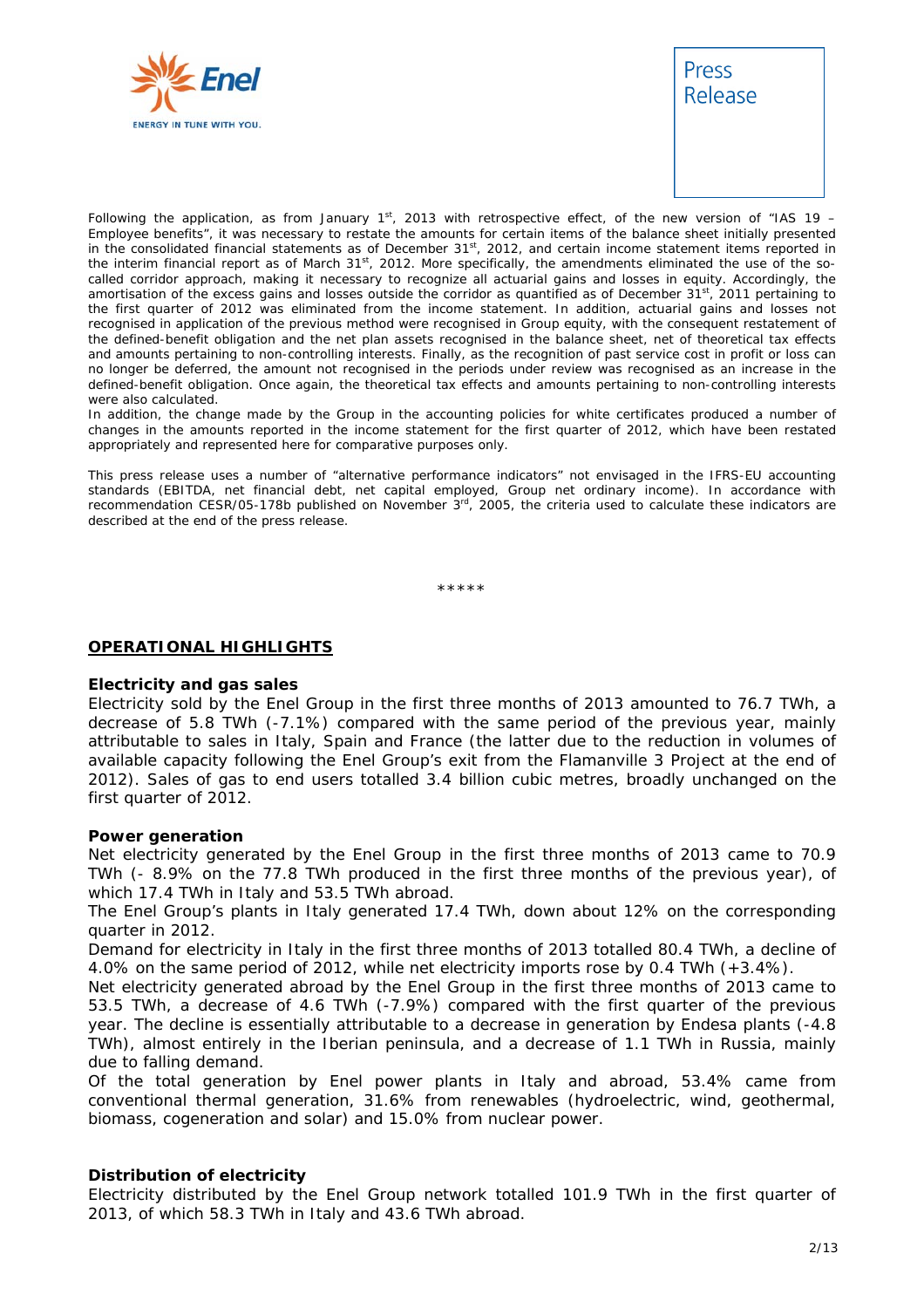



The volume of electricity distributed in Italy fell by 2.8 TWh (-4.5%) compared with the first three months of 2012, essentially in line with developments in demand on the domestic grid. Electricity distributed abroad totalled 43.6 TWh, a decline of 1.3 TWh (-3.1%) on the first three months of the previous year, mainly due to the decrease posted by Endesa (-1.2 TWh), almost entirely in the Iberian peninsula.

\*\*\*\*\*

# **FINANCIAL HIGHLIGHTS**

## **Consolidated results for the first three months of 2013**

**Revenues** in the first three months of 2013 amounted to 20,885 million euros, a decrease of 308 million euros (-1.5%) on the same period of 2012. The decline is largely due to the fall in revenues from the sale of electricity to end users, only partially offset by an increase in revenues from the transport and generation of electricity.

More specifically, the revenues of the Market Division amounted to 4,933 million euros (- 7.4%), those of the Generation and Energy Management Division came to 6,500 million euros (+7.7%), those of Infrastructure and Networks Division totalled 1,853 million euros (+2.6%), those of the Iberia and Latin America Division amounted to 8,025 million euros (-5.5%), those of the International Division amounted to 2,038 million euros (-11.4%) and those of the Renewable Energy Division totalled 718 million euros (+18.7%).

**EBITDA** for the first quarter of 2013 amounted to 4,077 million euros, a contraction of 180 million euros (-4.2%) on the corresponding period of 2012, mainly reflecting the decline in the generation margin in Italy and Spain, partly offset by the positive contribution of the Italian distribution and sales activities and of the Renewable Energy Division

In particular, EBITDA of the Market Division amounted to 240 million euros (+36.4%), that of the Generation and Energy Management Division totalled 304 million euros (-32.1%), that of the Infrastructure and Networks Division came to 958 million euros (+7.2%), that of the Iberia and Latin America Division was 1,684 million euros (-11.2%), that of the International Division amounted to 389 million euros (-8.0%) and that of the Renewable Energy Division totalled 478 million euros (+26.1%).

**EBIT** for the first quarter of 2013 amounted to 2,554 million euros, a decline of 305 million euros (-10.7%) on the same period of 2012, reflecting an increase of 125 million euros in depreciation, amortization and impairment losses.

Broken down by division, EBIT of the Market Division was 81 million euros (-13.8%), that of the Generation and Energy Management Division came to 201 million euros (-32.1%), that of the Infrastructure and Networks Division totalled 718 million euros (+7.8%), that of the Iberia and Latin America Division amounted to 956 million euros (-19.5%), that of the International Division came to 255 million euros (-23.9%) and that of the Renewable Energy Division was 348 million euros (+30.8%).

**Group net income** in the first quarter of 2013 amounted to 852 million euros, a reduction of 302 million euros (-26.2%) on the same period of 2012. In addition to the decrease in EBIT, this performance also reflects the effect of the recognition in the first quarter of 2012 of the proceeds of the disposal of 5.1% of Terna, reported under financial income for that period in the amount of 185 million euros. Excluding that income, which was essentially tax exempt,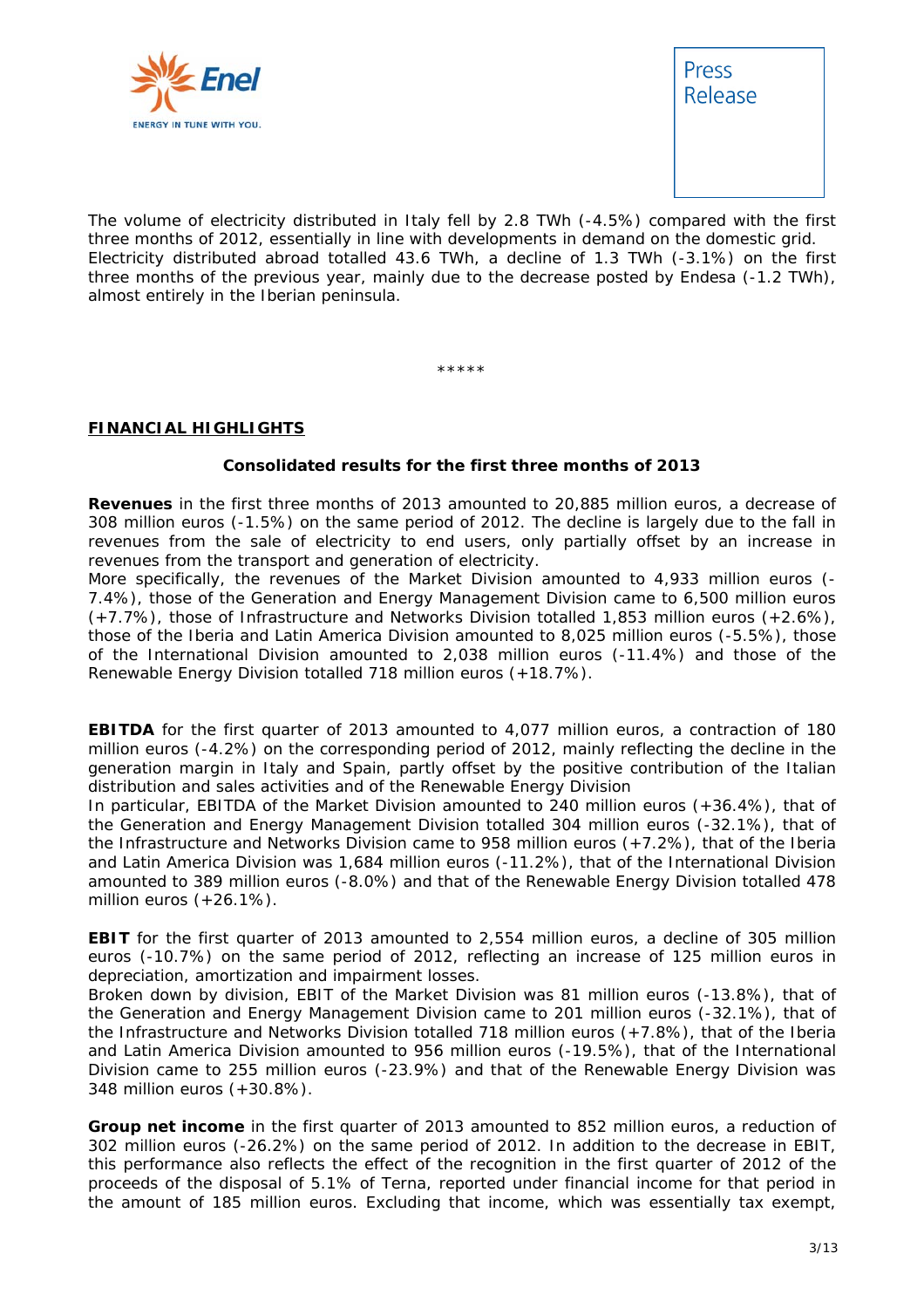



**Group net ordinary income** in the first three months del 2013 declined by 121 million euros (-12.4%) on the same period of 2012.

The **consolidated balance sheet** as of March 31<sup>st</sup>, 2013, shows net capital employed of 98,720 million euros (95,026 million euros as of December 31<sup>st</sup>, 2012). It is funded by shareholders' equity attributable to shareholders of the Parent Company and non-controlling interests of 55,429 million euros and net financial debt of 43,291 million euros. The latter increased by 343 million euros (+0.8%) from its level at the end of 2012. In particular, the positive impact of the capital increase at the Chilean subsidiary Enersis was more than offset by the financing requirements of ordinary operations and investment in the period. As of March  $31<sup>st</sup>$ , 2013, the debt/equity ratio was 0.78 (0.82 as of December 31<sup>st</sup>, 2012).

**Capital expenditure** in the first quarter of 2013 amounted to 1,045 million euros, a decline of 20.5% compared with the corresponding period in 2012. This trend, common to nearly all of the Divisions, reflects implementation of the Group's investment optimization policy.

Group **employees** as of March 31st, 2013, numbered 73,804. The change in the quarter (an increase of 102) is attributable to the balance between new hires and terminations (an increase of 75 employees) and the impact of the change in the scope of consolidation (an increase of 27) associated with the acquisition of 50% of Powercrop, a company under joint control, which led to the proportionate consolidation of that company.

\*\*\*\*\*

## **RECENT KEY EVENTS**

On **March 22nd, 2013**, Enel Green Power SpA ("EGP"), acting through its subsidiary Enel Latin America (Chile) Ltda, reached an agreement with Banco Bilbao Vizcaya Argentaria Chile (BBVA) for a 100 million US dollar loan to be used to cover part of its planned investments over the next few years in Chile. The 5-year loan will be disbursed in 2013 at an interest rate in line with the market benchmark and will be backed by a parent company guarantee issued by Enel Green Power.

On **March 26th, 2013**, Enel announced that the Authority for Electricity and Gas had published its ranking of the call centres of companies that sell electricity and gas with more than 50,000 customers, showing, for the fourth time in a row, the Enel Group as the leader in Italy in the quality of its telephone services for customers, both on the free market with Enel Energia SpA and the enhanced protection market with Enel Servizio Elettrico SpA. The call centre ranking is published by the Authority every six months and compares the top 33 electricity and gas sales companies.

On **March 26th, 2013**, EGP and SECI Energia signed the final agreement for the purchase of 50% of Powercrop, the Maccaferri Group company dedicated to converting the former Eridania sugar refineries to the production of energy from biomass. With the acquisition, Enel Green Power has entered into a broad partnership with SECI Energia to develop the generation of energy from locally sourced biomass with the construction of five high-efficiency plants with a total installed capacity of 150 MW. Once built, these plants will be capable of generating up to 1 billion kWh.

On **March 27th, 2013**, the Chief Executive Officer and General Manager of Enel, Fulvio Conti, and the Chief Executive Officer of Eni, Paolo Scaroni, signed a letter of intent in Rome on cooperation for electric mobility from a strategic, technological, logistical and commercial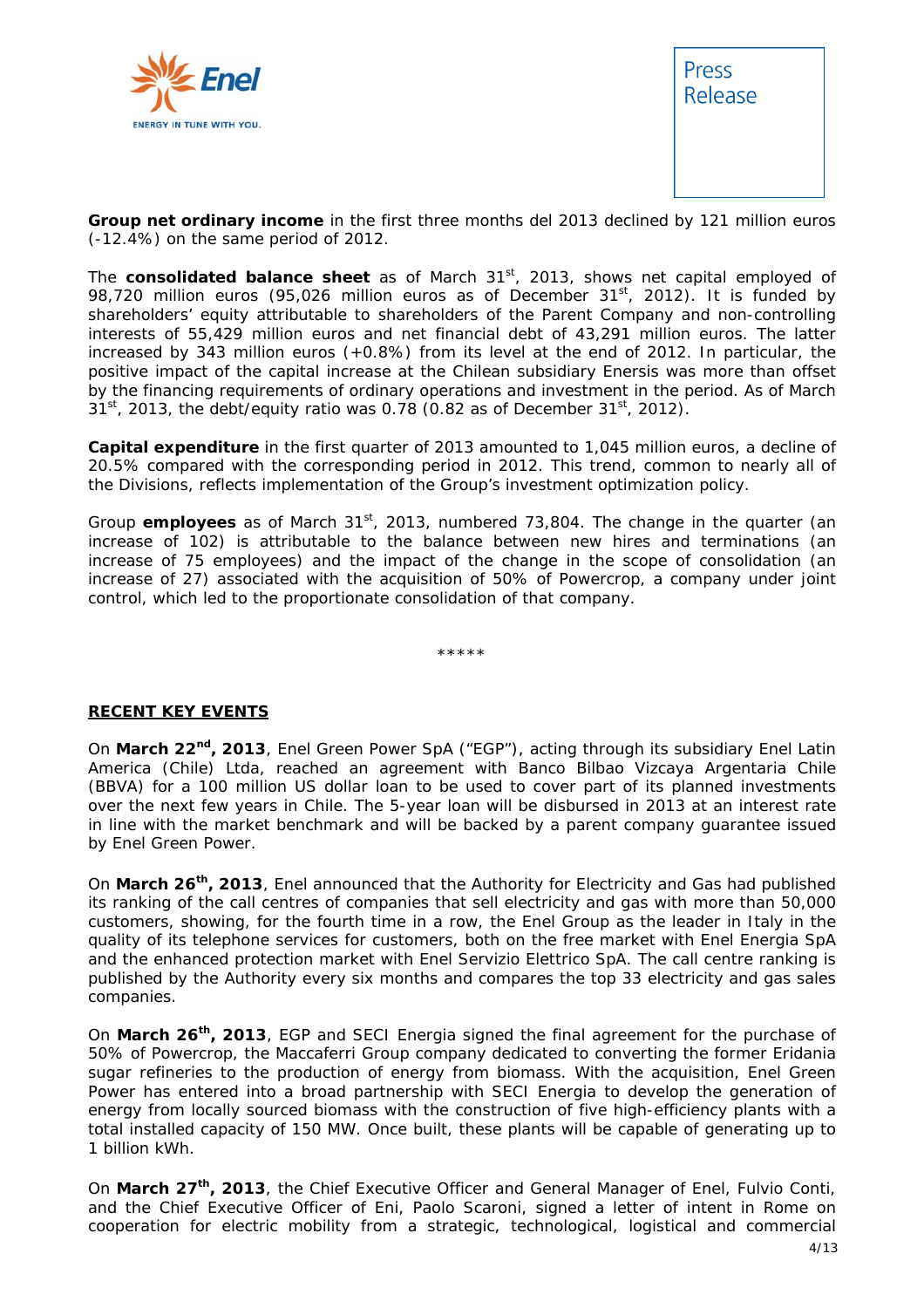



standpoint. With this agreement, Eni and Enel will develop an experimental programme for testing electric vehicle charging options via special charging points using Enel technology, which will be installed at Eni service stations as well as at a number of other Eni locations. The objective is to identify, within about six months, the best solution for charging electric vehicles at service stations and to undertake testing of the solution in selected locations by the end of 2013. For Eni stations that already have renewable power generation systems installed (such as photovoltaic panels), the agreement also envisages the study of potential applications of Enel smart grid technology to maximise the use of energy from renewable resources.

On **March 29th, 2013**, Enel announced the successful completion of the capital increase of Enel's Chilean subsidiary, Enersis S.A., with the subscription of the 16,441,606,297 new ordinary shares issued, corresponding to a total of approximately 6 billion US dollars, of which around 2.4 billion dollars in cash. As a result of the full subscription of the Enersis capital increase and the completion of the transaction, the subsidiary Endesa will continue to hold (directly and through the wholly-owned subsidiary Endesa Latinoamerica SA) around 60.6% of the share capital of Enersis.

Enersis will become the Enel Group's sole investment vehicle in South America for the generation, distribution and sale of electricity (with the exception of the assets currently held by Enel Green Power or any future assets the latter may develop in the renewable energy sector in that geographical area).

On **April 8th, 2013**, Enel Green Power announced that Enel Green Power North America, Inc. ("EGP-NA") had signed an equity partnership agreement with EFS Buffalo Dunes, LLC, a subsidiary of GE Capital, to finance the development of the Buffalo Dunes wind farm, in the Kansas counties of Grant, Haskell and Finney.

The project, which will involve a total investment of approximately 370 million US dollars, of which EGP-NA will contribute about 180 million dollars, is scheduled to be completed by the end of 2013. The plant will have a total installed capacity of 250 MW and the project is supported by long-term power purchase agreement (PPA).

Under the provisions of the agreement, EFS Buffalo Dunes will invest about 40 million US dollars to acquire 51% of the project from EGP-NA and finance construction, while EGP-NA will retain the remaining 49% stake. EGP-NA, which will also be the project manager for Buffalo Dunes, has an option to increase its holding by 26%, which can be exercised on specific dates in 2013 and 2014. The equity partnership is supported by a parent company guarantee from EGP.

On **April 23rd, 2013**, Enel announced that the Group had retained its position in the prestigious FTSE4Good index, which measures the conduct of companies in the areas of the fight against climate change, governance, respect for human rights and the fight against corruption. Enel has also maintained its overall score of 4 out of 5 in ESG (Environmental – Social – Governance) performance.

On **April 30th, 2013**, the Enel Ordinary Shareholders' Meeting was held in Rome, approving the Company's financial statements as of December  $31<sup>st</sup>$ , 2012, and a dividend for 2012 of 0.15 euros per share, which will be paid in June 2013.

The Shareholders' Meeting has also appointed a new Board of Auditors, which is composed of Sergio Duca (reappointed Chairman), Lidia d'Alessio and Gennaro Mariconda as standing auditors (with the latter being reappointed) and Giulia De Martino, Pierpaolo Singer and Franco Tutino as alternate auditors. The new Board of Auditors will remain in office until the approval of the 2015 financial statements.

Finally, the Shareholders' Meeting also approved the section of the remuneration report that illustrates the policy for the remuneration of Directors, the General Manager and other key management personnel adopted by the Company for 2013.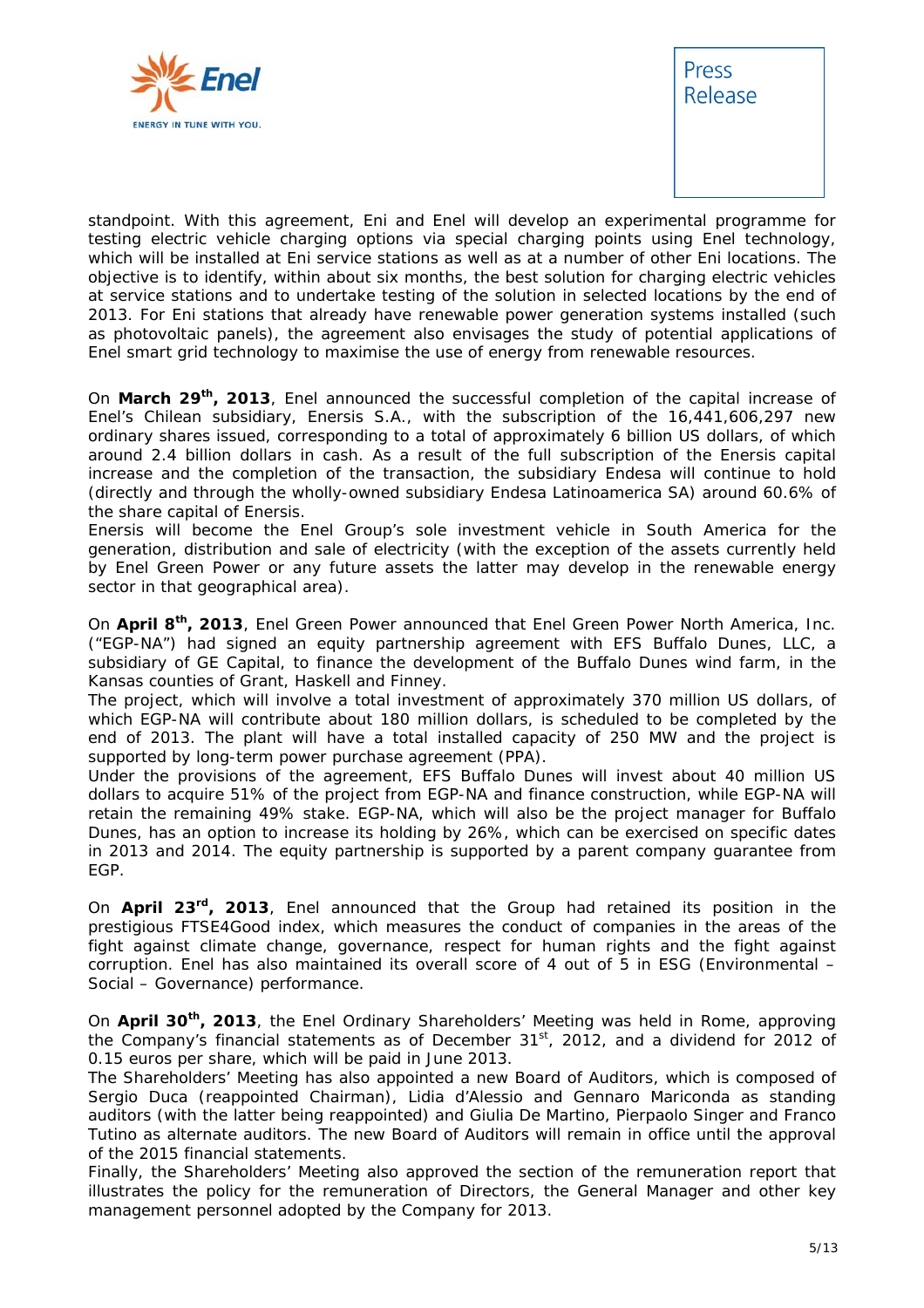



\*\*\*\*\*

# **OUTLOOK**

In the first quarter of 2013, the contraction in electricity demand in Italy (-4.0%) and Spain (- 4.3%) underscored the macroeconomic weakness of the mature European markets. More specifically, the macroeconomic scenario for mature countries in the eurozone point to a contraction of 0.3% in GDP in 2013 and persistent uncertainty in subsequent years. By contrast, the growth trend in some Latin America countries and Russia is expected to continue. Against this backdrop, the Group's strategy is focused on preserving margins in mature markets whilst growing in emerging markets and in its worldwide renewables business, balancing its portfolio between regulated and unregulated activities.

In line with this positioning, in order to ensure growth and financial stability, the Group is closely monitoring implementation of its reorganisation programmes and carefully assessing the appropriate scale and efficiency levels of its operations, with a focus on technological innovation and optimising investments, in line with Group strategic priorities.

#### **ISSUE OF HYBRID FINANCIAL INSTRUMENTS**

The Board of Directors also authorised the issue by Enel SpA of one or more non-convertible bonds, in the form of hybrid subordinated instruments, up to a maximum amount of 5 billion euros by December  $31<sup>st</sup>$ , 2014. The initiative forms part of the actions to strengthen the financial structure of the Enel Group set out in the business plan presented to the financial community on March  $13<sup>th</sup>$ , 2013.

The bonds may be placed with institutional investors or with retail investors, depending on the opportunities that the market may offer.

The Board of Directors also charged the Chief Executive Officer with deciding when the issues are to be carried out as well as setting their key features, taking account of market developments, and to establish (either directly or delegating the task) the characteristics and conditions of the individual issues, specifying the amount, interest rate and other terms and conditions, as well as the placement procedures and any market on which the bonds may be listed.

\*\*\*\*\*

*At 6:00 p.m. CET today, May 7th, 2013, a conference call will be held to present the results for the first quarter of 2013 to financial analysts and institutional investors. Journalists are also invited to listen in on the call. Documentation relating to the conference call will be available on Enel's website (www.enel.com) in the Investor section from the beginning of the call.*  Tables presenting the results of the individual Divisions (which do not take account of *intersegment eliminations) are attached below, as are the condensed income statement, the statement of comprehensive income, the condensed balance sheet and the condensed cash*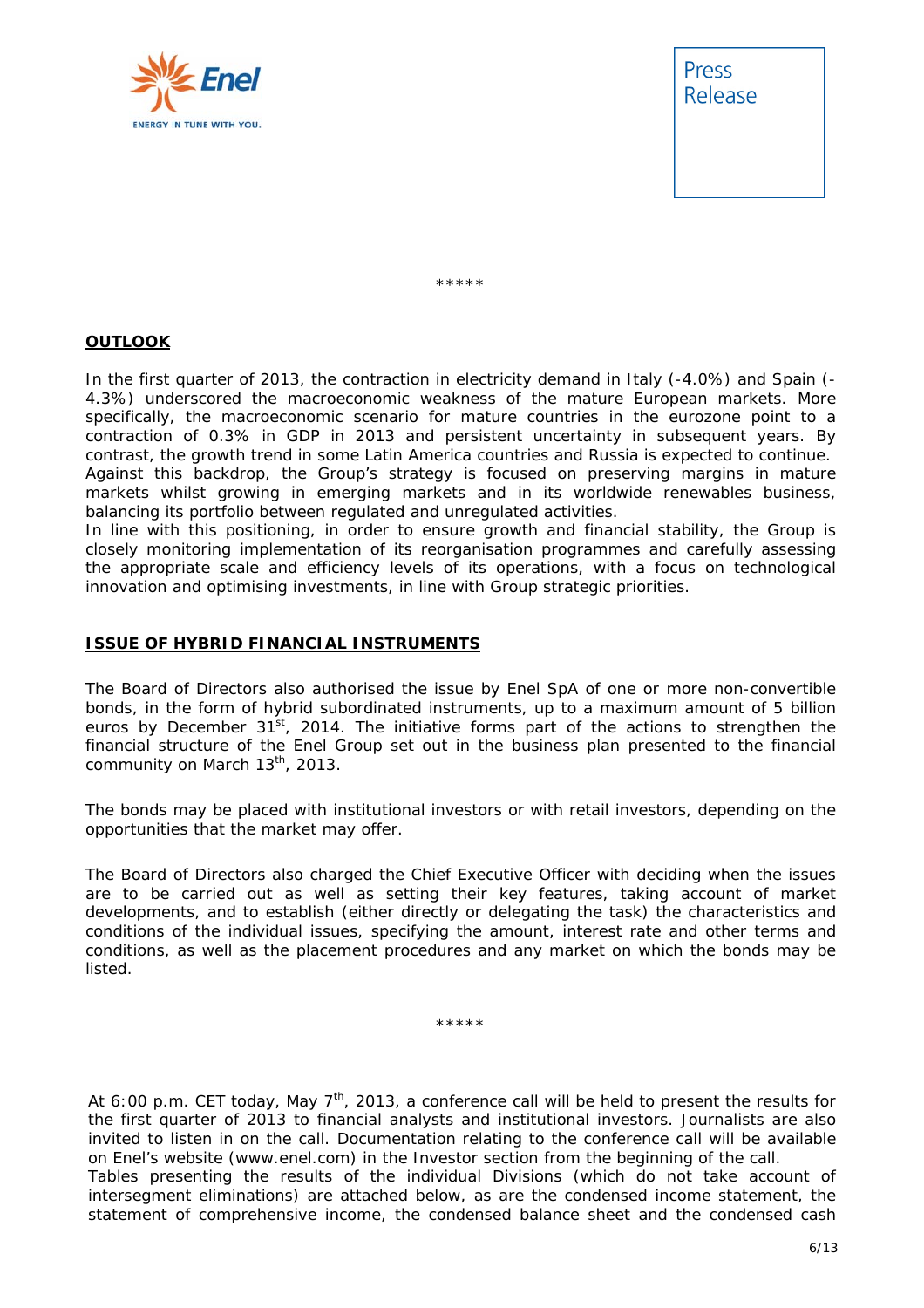



*flow statement for the Enel Group. A descriptive summary of the alternative performance indicators is also attached.* 

*The officer responsible for the preparation of the corporate financial reports, Luigi Ferraris, declares, pursuant to Article 154-bis, paragraph 2, of the Consolidated Law on Financial Intermediation, that the accounting information contained in this press release corresponds with that contained in the accounting documentation, books and records.* 

\*\*\*\*\*

#### **Results of the Divisions**

The representation of the results posted by Division is based on the approach used by management in monitoring Group performance for the two quarters under exam.

#### **Market Division**

#### **Results** (millions of euros):

|          | Q1 2013 | Q1 2012 | Change   |
|----------|---------|---------|----------|
| Revenues | 4,933   | 5,325   | $-7.4%$  |
| EBITDA   | 240     | 176     | 36.4%    |
| EBIT     | 81      | 94      | $-13.8%$ |
| Capex    |         | ັ       |          |

#### **Generation and Energy Management Division**

#### **Results** (millions of euros):

|               | Q1 2013 | Q1 2012 | Change   |
|---------------|---------|---------|----------|
| Revenues      | 6,500   | 6,035   | .7%      |
| <b>EBITDA</b> | 304     | 448     | $-32.1%$ |
| EBIT          | 201     | 296     | $-32.1%$ |
| Capex         | 47      | 34      | 38.2%    |

#### **Infrastructure and Networks Division**

#### **Results** (millions of euros):

|          | Q1 2013 | Q1 2012 | Change   |
|----------|---------|---------|----------|
| Revenues | 1,853   | 1,806   | 2.6%     |
| EBITDA   | 958     | 894     | .2%      |
| EBIT     | 718     | 666     | 7.8%     |
| Capex    | 223     | 309     | $-27.8%$ |

#### **Iberia and Latin America Division**

## **Results** (millions of euros):

|          | Q1 2013 | Q1 2012 | Change   |
|----------|---------|---------|----------|
| Revenues | 8.025   | 8.491   | $-5.5%$  |
| EBITDA   | 1,684   | 1,896   | $-11.2%$ |
| EBIT     | 956     | 1,187   | $-19.5%$ |
| Capex    | 323     | 356     | $-9.3%$  |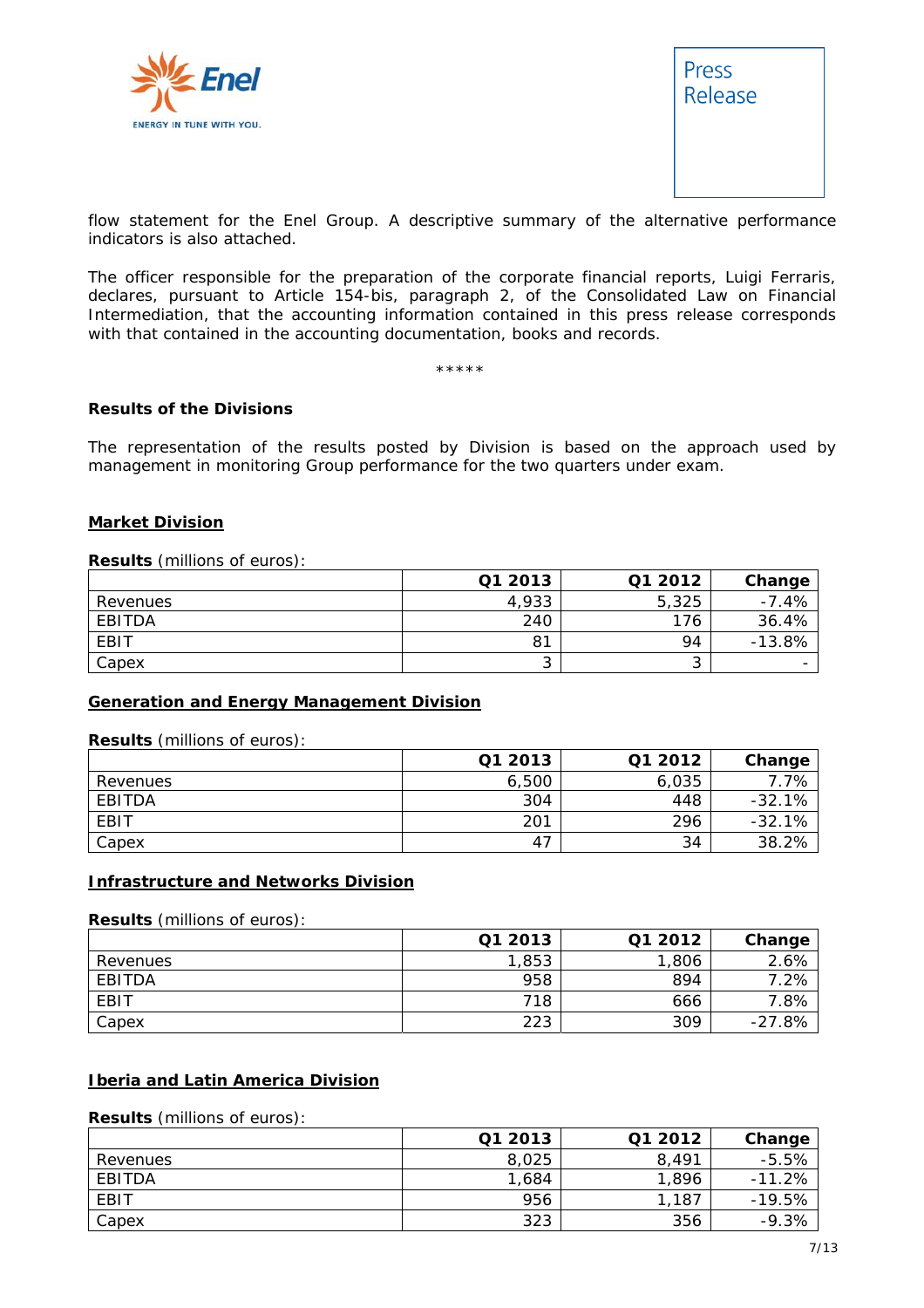

## **International Division**

# **Results** (millions of euros):

|          | Q1 2013 | Q1 2012 | Change   |
|----------|---------|---------|----------|
| Revenues | 2,038   | 2,300   | $-11.4%$ |
| EBITDA   | 389     | 423     | $-8.0%$  |
| EBIT     | 255     | 335     | $-23.9%$ |
| Capex    | 179     | 262     | $-31.7%$ |

# **Renewable Energy Division**

# **Results** (millions of euros):

|          | Q1 2013 | Q1 2012 | Change  |
|----------|---------|---------|---------|
| Revenues | 718     | 605     | 18.7%   |
| EBITDA   | 478     | 379     | 26.1%   |
| EBIT     | 348     | 266     | 30.8%   |
| Capex    | 261     | 275     | $-5.1%$ |

\*\*\*\*\*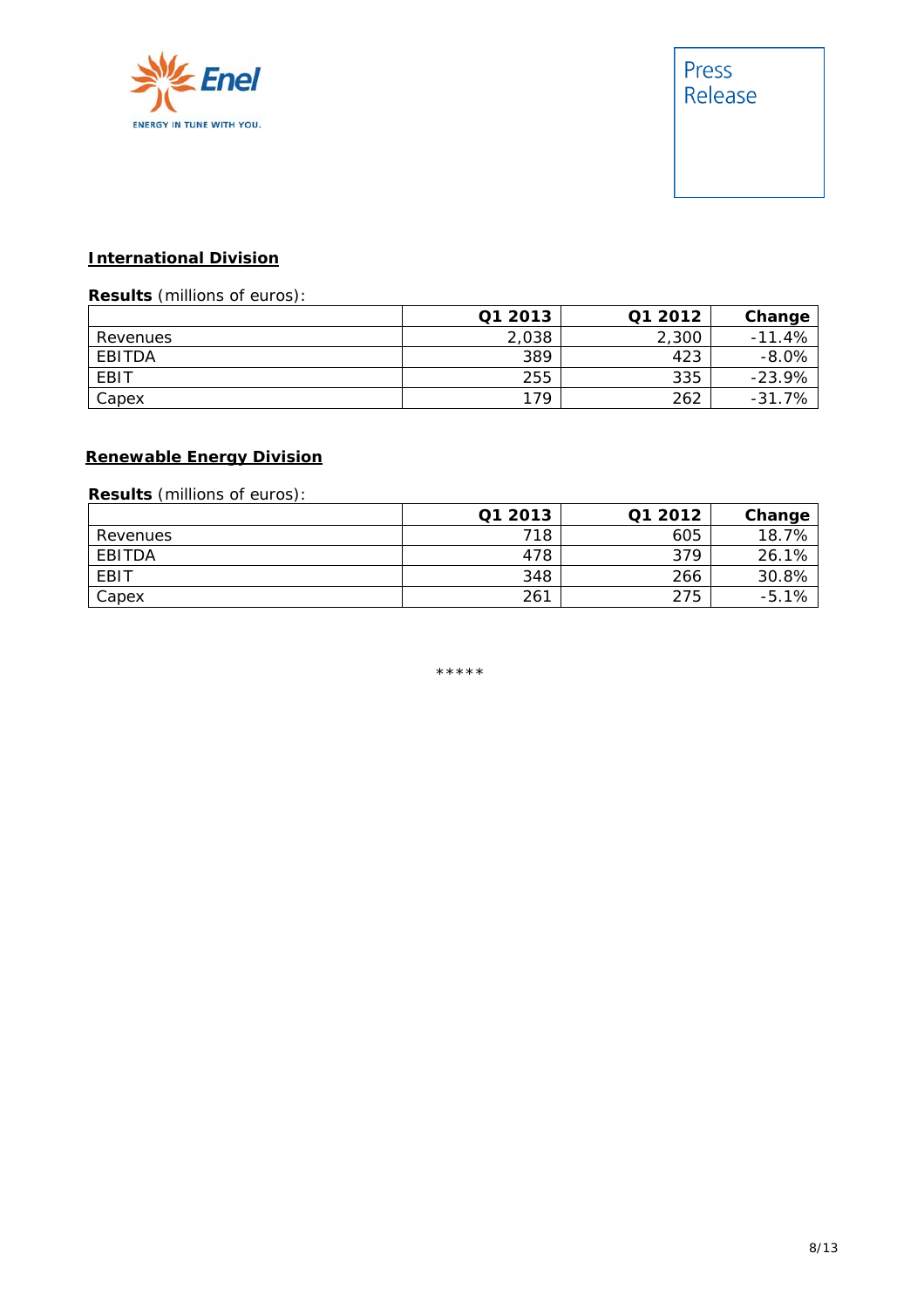

Press Release

## **ALTERNATIVE PERFORMANCE INDICATORS**

The following section describes a number of alternative performance indicators, not envisaged under the IFRS-EU accounting standards, which are used in this press release in order to facilitate the assessment of the Group's performance and financial position.

- **EBITDA:** an indicator of Enel's operating performance, calculated as "EBIT" (operating income) plus "Depreciation, amortisation and impairment losses";
- **Net financial debt**: an indicator of Enel's financial structure, determined by "Long-term loans" and "Short-term loans and the current portion of long-term loans" less "Cash and cash equivalents", current and non-current financial assets (financial receivables and securities other than equity investments) included in "Other current assets" and "Other non-current assets";
- **Net capital employed**: calculated as the sum of "Current assets", "Noncurrent assets" and "Net assets held for sale", net of "Current liabilities" and "Non-current liabilities", excluding the items considered in the definition of net financial debt;
- **Group net ordinary income:** defined as that part of "Group net income" derived from ordinary business operations.

Enel press releases have all now smartphone and tablet versions. Download Enel Mobile App from Apple Store, Google Play and BlackBerry App World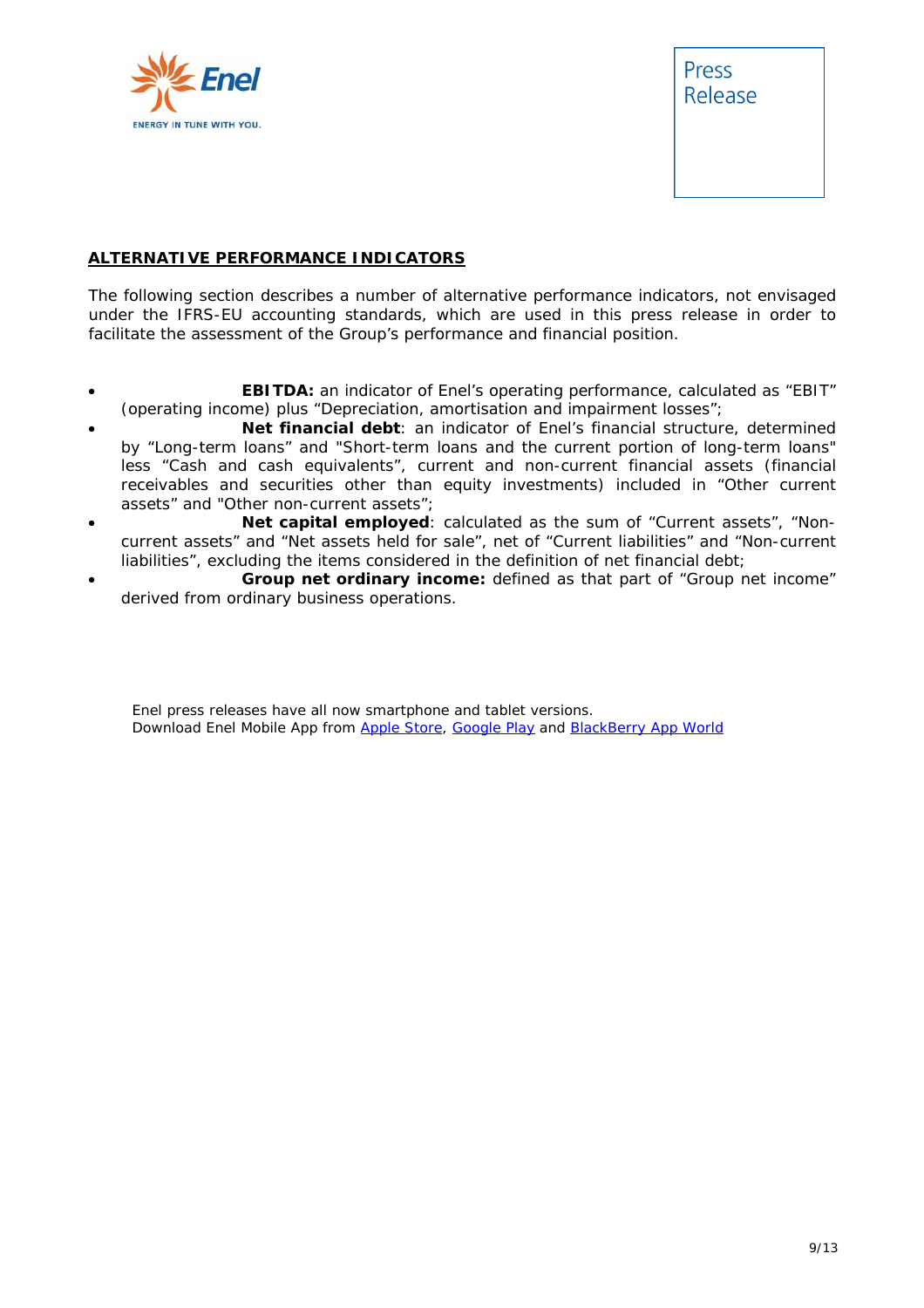

# **Condensed Consolidated Income Statement**

| Millions of euro                                                                                   | 1st Quarter |                  |
|----------------------------------------------------------------------------------------------------|-------------|------------------|
|                                                                                                    | 2013        | 2012<br>restated |
| <b>Total revenues</b>                                                                              | 20,885      | 21,193           |
| <b>Total costs</b>                                                                                 | 18,175      | 18,484           |
| Net income/(charges) from commodity risk management                                                | (156)       | 150              |
| <b>OPERATING INCOME</b>                                                                            | 2,554       | 2,859            |
| Financial income                                                                                   | 958         | 961              |
| Financial expense                                                                                  | 1,632       | 1,596            |
| Total financial income/(expense)                                                                   | (674)       | (635)            |
| Share of gains/(losses) on investments accounted for<br>using the equity method                    | 29          | 26               |
| <b>INCOME BEFORE TAXES</b>                                                                         | 1,909       | 2,250            |
| Income taxes                                                                                       | 736         | 775              |
| Income from continuing operations                                                                  | 1,173       | 1,475            |
| Net income from discontinued operations                                                            |             |                  |
| NET INCOME FOR THE PERIOD (shareholders of the<br>Parent Company and non-controlling interests)    | 1,173       | 1,475            |
| Attributable to shareholders of the Parent Company                                                 | 852         | 1,154            |
| Attributable to non-controlling interests                                                          | 321         | 321              |
| Net earnings attributable to shareholders of the Parent Company<br>per share (euro) <sup>(1)</sup> | 0.09        | 0.12             |

(1) Diluted earnings per share are equal to basic earnings per share.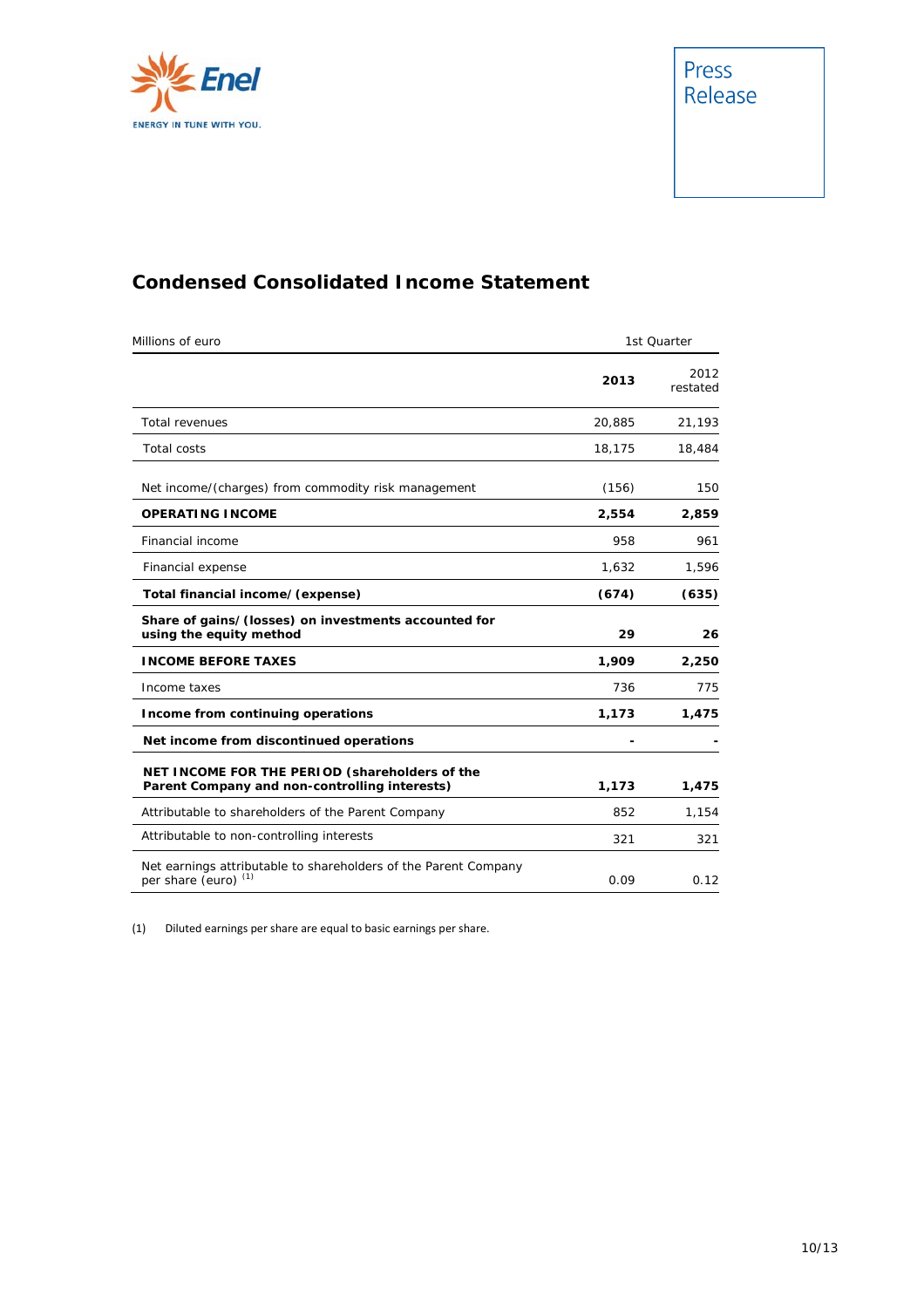

# **Statement of Consolidated Comprehensive Income**

| Millions of euro                                                                                     | 1st Quarter |                  |
|------------------------------------------------------------------------------------------------------|-------------|------------------|
|                                                                                                      | 2013        | 2012<br>restated |
| Net income for the period                                                                            | 1,173       | 1,475            |
| Other components of comprehensive income that may be<br>reclassified subsequently to profit or loss: |             |                  |
| - Effective portion of change in the fair value of cash flow hedges                                  | 71          | (404)            |
| - Share of income recognized in equity by companies accounted for using<br>the equity method         | (13)        | 1                |
| - Change in the fair value of financial investments available for sale                               | (11)        | (196)            |
| - Exchange rate differences                                                                          | 755         | 399              |
| Income/(Loss) recognized directly in equity                                                          | 802         | (200)            |
| Comprehensive income for the period                                                                  | 1,975       | 1,275            |
| Attributable to:                                                                                     |             |                  |
| - shareholders of the Parent Company                                                                 | 1,286       | 725              |
| - non-controlling interests                                                                          | 689         | 550              |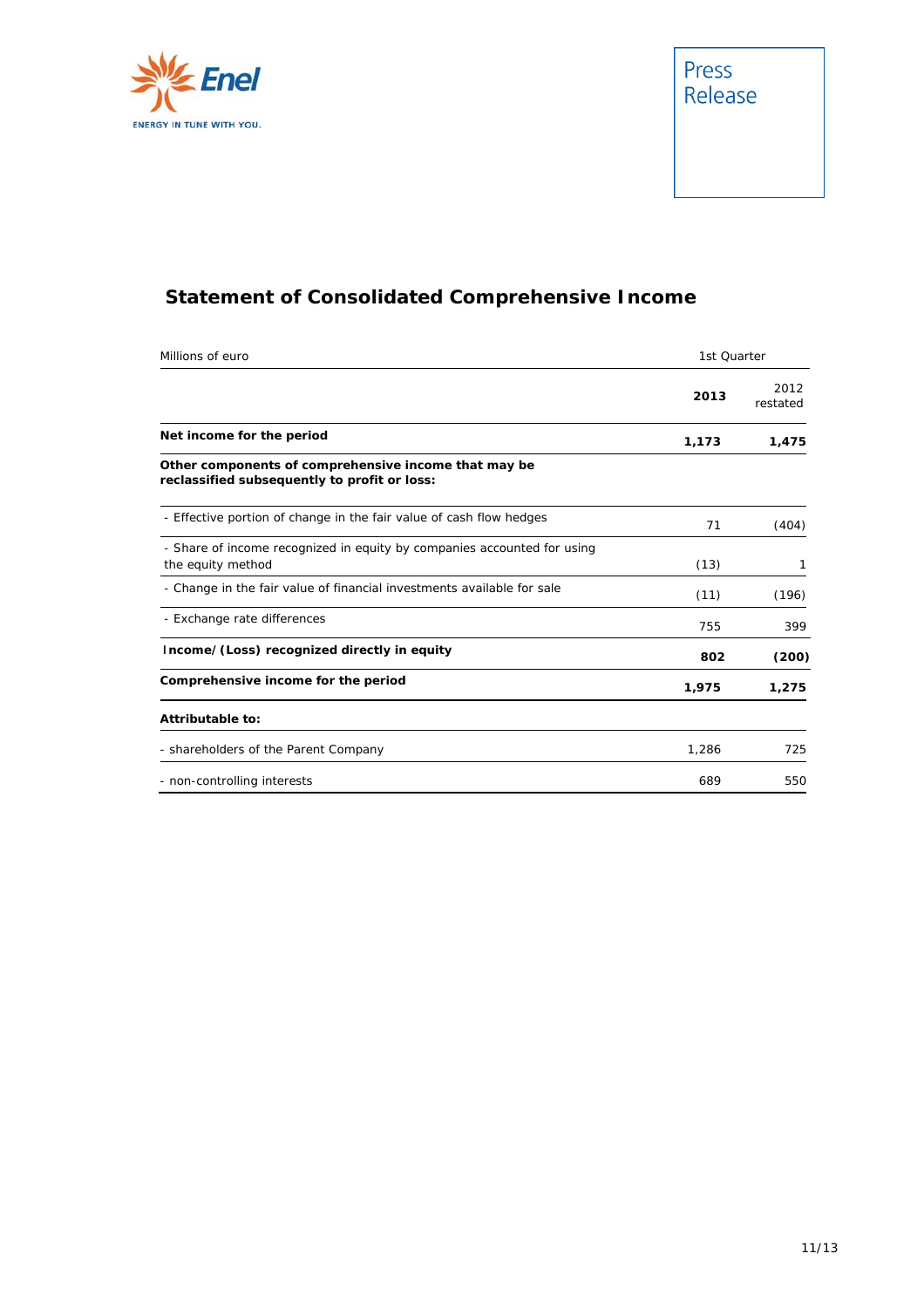

# **Condensed Consolidated Balance Sheet**

Millions of euro

|                                                                 | at Mar, 31,<br>2013 | at Dec, 31, 2012 restated |
|-----------------------------------------------------------------|---------------------|---------------------------|
| <b>ASSETS</b>                                                   |                     |                           |
| Non-current assets                                              |                     |                           |
| - Property, plant and equipment and intangible assets           | 103,775             | 103,319                   |
| - Goodwill                                                      | 16,003              | 15,963                    |
| - Equity investments accounted for using the equity method      | 1,107               | 1,115                     |
| - Other non-current assets (1)                                  | 13,625              | 13,134                    |
| Total                                                           | 134,510             | 133,531                   |
| <b>Current assets</b>                                           |                     |                           |
| - Inventories                                                   | 3,119               | 3,338                     |
| - Trade receivables                                             | 14,457              | 11,719                    |
| - Cash and cash equivalents                                     | 9,122               | 9,891                     |
| - Other current assets <sup>(2)</sup>                           | 13,916              | 13,274                    |
| Total                                                           | 40,614              | 38,222                    |
| <b>Assets held for sale</b>                                     | 413                 | 317                       |
| <b>TOTAL ASSETS</b>                                             | 175,537             | 172,070                   |
| LIABILITIES AND SHAREHOLDERS' EQUITY                            |                     |                           |
| - Equity attributable to the shareholders of the Parent Company | 37,059              | 35,775                    |
| - Equity attributable to non-controlling interests              | 18,370              | 16,303                    |
| Total shareholders'equity                                       | 55,429              | 52,078                    |
| <b>Non-current liabilities</b>                                  |                     |                           |
| - Long-term loans                                               | 55,530              | 55,959                    |
| - Provisions and deferred tax liabilities                       | 24,729              | 24,958                    |
| - Other non-current liabilities                                 | 3,731               | 3,704                     |
| Total                                                           | 83,990              | 84,621                    |
| <b>Current liabilities</b>                                      |                     |                           |
| - Short-term loans and current portion of long-term loans       | 8,359               | 8,027                     |
| - Trade payables                                                | 12,151              | 13,903                    |
| - Other current liabilities                                     | 15,600              | 13,433                    |
| Total                                                           | 36,110              | 35,363                    |
| Liabilities held for sale                                       | 8                   | 8                         |
| <b>TOTAL LIABILITIES</b>                                        | 120,108             | 119,992                   |
| TOTAL LIABILITIES AND SHAREHOLDERS' EQUITY                      | 175,537             | 172,070                   |

(1) Of which long-term financial receivables and other securities at March 31, 2013 for €3,544 million (€3,430 million at December 31, 2012) and €160 million (€146 million at December 31, 2012), respectively. (2) Of which current portion of long-term financial receivables, short-term financial receivables and other securities at March 31,

2013 for €4,287 million (€5,318 million at December 31, 2012), €2,911 million (€2,211 million at December 31, 2012) and<br>€574 million (€42 million at December 31, 2012), respectively.